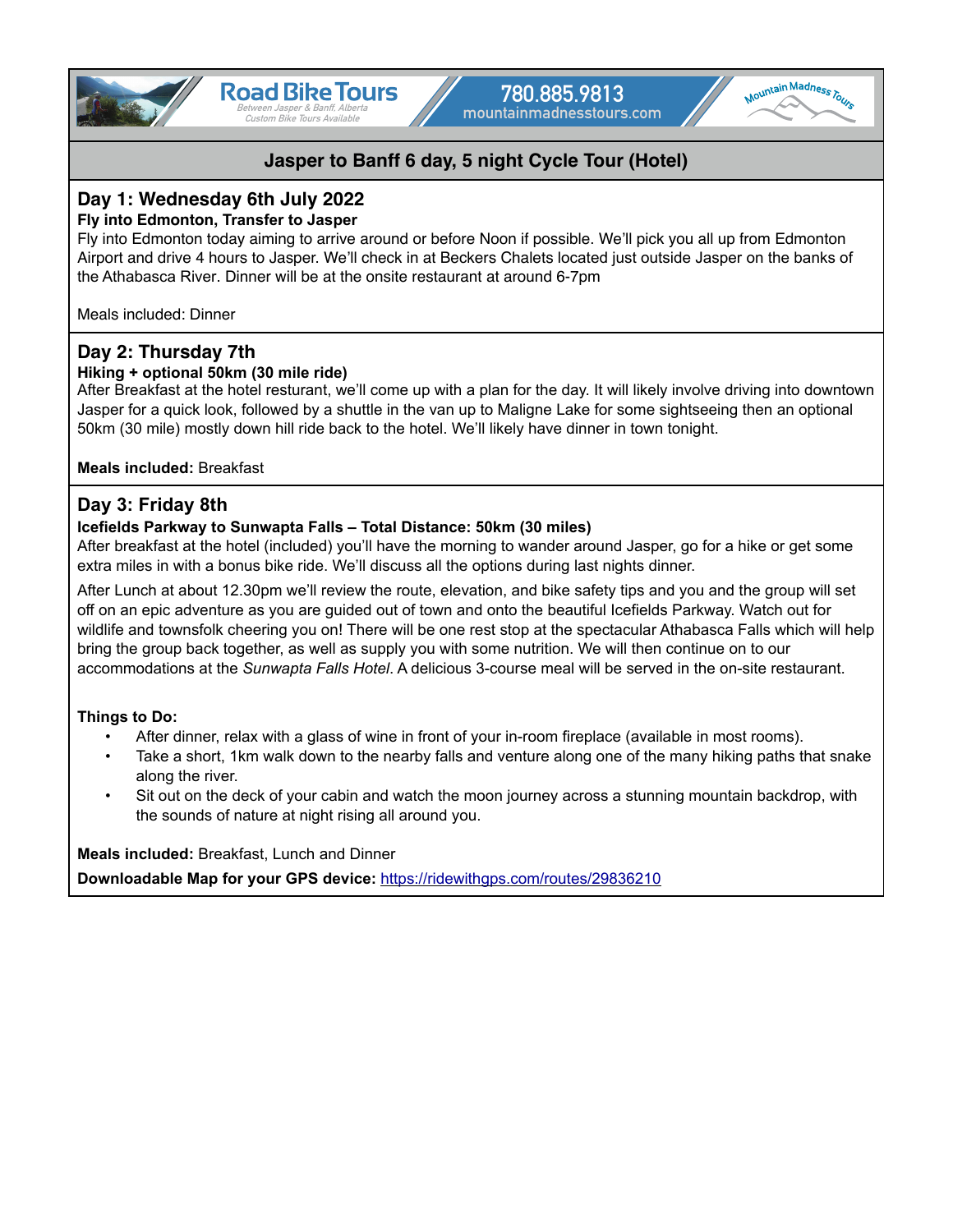



## **Day 4: Saturday 9th**

### **Sunwapta Falls to Saskatchewan River Crossing – Total Distance: 98km (62 miles)**

A bountiful, gourmet breakfast is served around 8am. After a quick briefing of the route, hills (aka "bumps") and rest stops, we'll hop on the bikes and hit the road for the day's journey to Saskatchewan River Crossing. We'll climb past Tangle Falls and over the Big bump, making our way towards our lunch stop in the shadow of the great Columbia Icefields, from which flow the Athabasca and Dome glaciers. After a nutritious meal and a well-deserved break, we'll get back in the saddle and ride the scenic Sunwapta Pass. A rewarding 15 km downhill section awaits as we sweep down towards the valley floor again and on to the impressive cliffs and waterfalls of the Weeping Wall. A few rest stops along the way will break up the journey, provide photo opportunities, and give the group a chance to recongregate as necessary. We'll then conquer the remaining rolling hills accompanied by the sound of flowing rivers and in the presence of towering, snow-capped mountains. Before you know it, you'll be enjoying a cold drink under Mt. Wilson at the *Crossing Resort*. You'll be tired but satisfied knowing you've just knocked off the longest day of cycling of the tour.

**Traveler's Tip:** Keep an eye out for the Crossing on your left as you approach! After nearly 100kms and with a 360 degree view of Mountains surrounding the resort, a tired traveler or two have been known to inadvertently sail on by!

### **Things to Do:**

- Check out the extensive gift shop! Lots of shopping is available at this unique mountain resort, and with plenty of cargo space in the van and trailer, we are happy to carry your treasures back for you.
- Enjoy the outdoor patio at the pub! Take in some stunning scenery while you recount the adventures had and memories made over the day's kilometres.

**Meals included:** Breakfast, Lunch and Dinner

**Downloadable Map for your GPS device:** <https://ridewithgps.com/routes/29845808>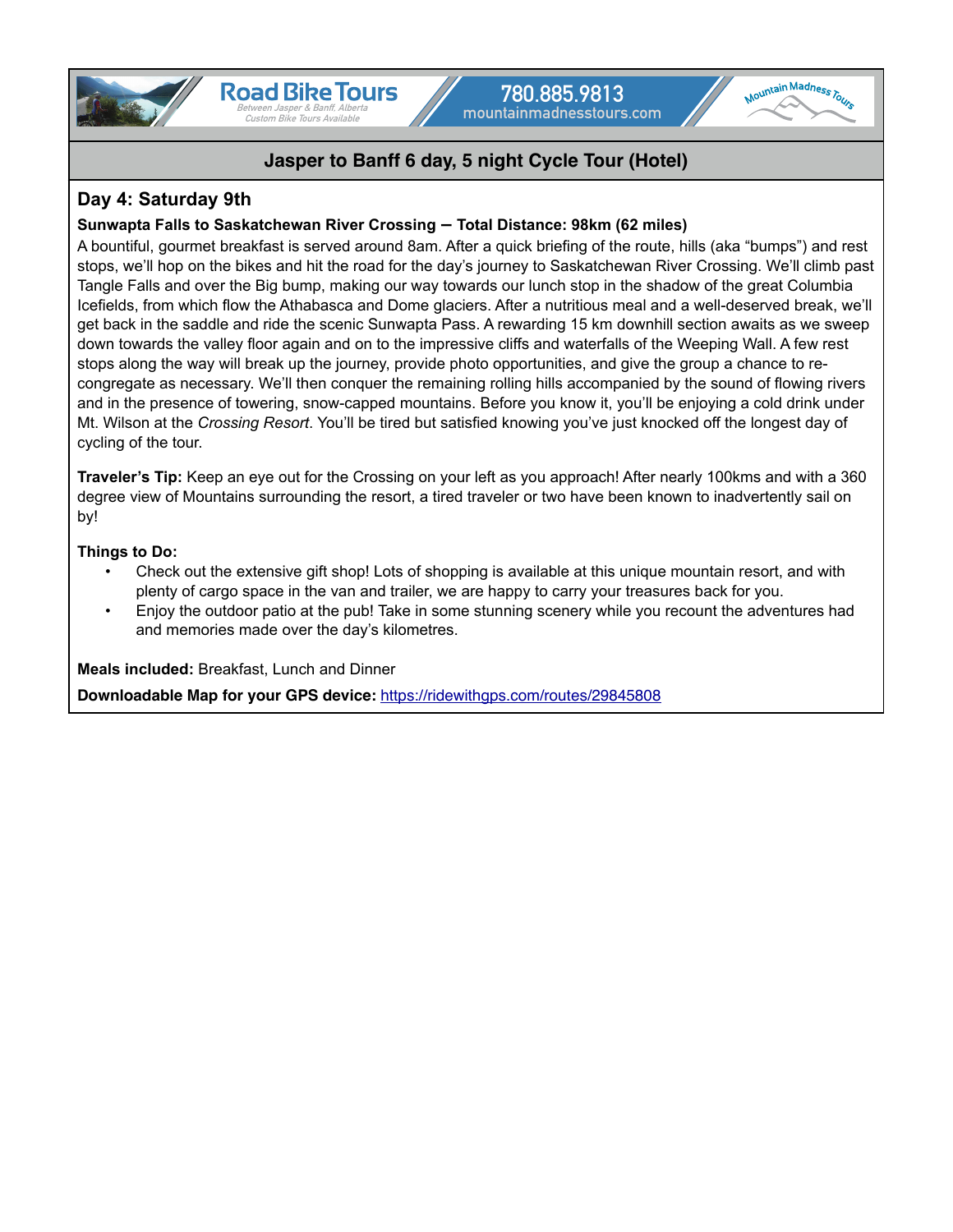

## **Day 5: Sunday 10th**

### **Bow Pass to Lake Louise – Total Distance: 85km (53 miles)**

After fuelling up at breakfast you'll climb out of the valley in the shadow of Mount Murchison. Shortly after, the terrain levels off again and you'll cruise easily past endlessly changing vistas of mountains, turquoise green Glacial Lakes and abundant wildlife. Bow Pass, the final challenge of the tour awaits – but feel free to take it at your own pace. Your reward will be witnessing a panoramic view like no other of Peyto Lake far below; in the distance, the valley that you've been riding down for the past few days can be seen in all its glory, surrounded by mountains as far as the eye can see. You'll descend to the shores of Bow Lake for a well-deserved lunch break in a breathtaking setting before we essentially roll downhill all the way to Lake Louise. The lovely and well-appointed *Mountaineer*  Lodge is where you'll rest your head tonight.

**Traveler's Tip:** the Bow Pass ascent is long, but manageable! Don't forget, though, that you can always hop in the van if you're not feeling the love for it at any moment!

### **Things to Do:**

- Relax in the hot tub or steam room!
- Stretch your legs with a leisurely walk through the quiet village of Lake Louise.
- Get your group together and hop into the van for a jaunt up to the stunning Moriane Lake or Lake Louise, the area's namesake. This turquoise, glacier-fed lake is situated in an amphitheater of towering mountains and is absolutely a must-see!

**Meals included:** Breakfast, Lunch and Dinner

**Downloadable Map for your GPS device:** <https://ridewithgps.com/routes/30019117>

## **Day 6: Monday 11th**

### **Final ride into Banff / Canmore – Total Distance: 60 to 85 km (37 - 53 Miles)**

After the last few days, today will be a breeze. You'll pedal the final 60km on gently rolling hills and flats towards Banff on the historic Bow Valley Parkway. Shaded by ancient trees, this final leg of the tour offers plenty of time for peaceful reflection in lush surroundings. We'll take a rest break under the awesome Castle Mountain before joining a bike path that brings us into the world-class town of Banff. You'll be able to take in all the magnificence of Banff's surroundings including Mt Rundle, Cascade Mountain and Vermilion Lakes from the peace and quiet of your bike. From here, you'll have the option of finishing the cycling portion of the tour **or** continuing to challenge yourself by riding an additional 25km on a dedicated bike path to Canmore. You can then sit back and relax, as we will provide transfers to Calgary, Calgary Airport or Edmonton where you can continue your travels.

**Traveler's Tip:** If you'd like to extend your stay in the Banff area (which we highly recommend!), we will happily provide transfers to your hotel in town.

**Meals included:** Breakfast and Lunch

**Downloadable Map for your GPS device:** <https://ridewithgps.com/routes/30025027>